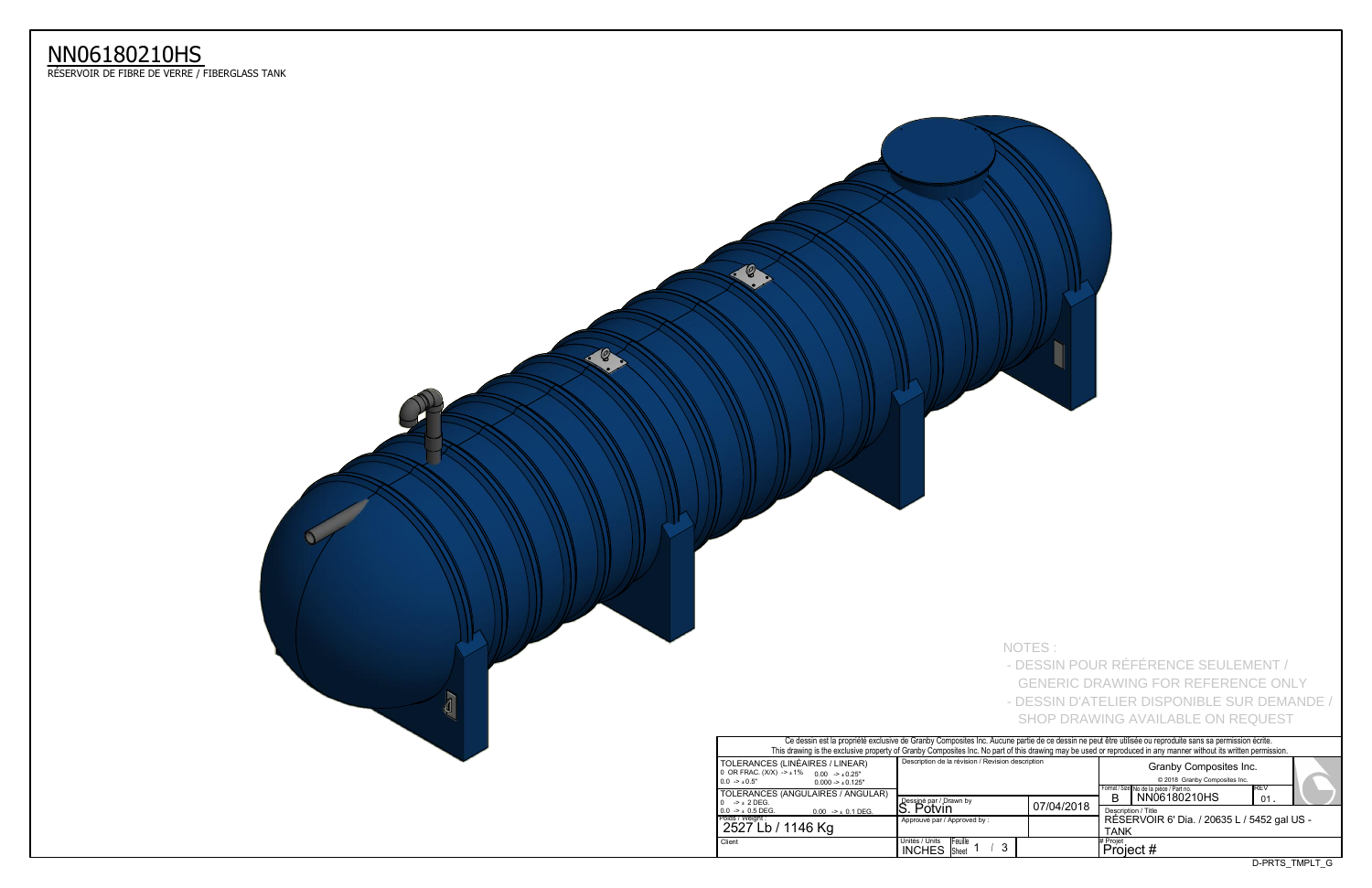| Item           | Numéro de pièce /<br>Part Number                                                                                | Qté /<br>Qty   | Description                                                                                                                                                                       | Check<br>List | PROPRIÉTÉS DE LA FONDATION / FOUNDATION'S PROPERTIES |                                                                                                                                           |                                                   |                                            |                                                                                                                                                                                                                                                                                                                                                                                 |  |  |
|----------------|-----------------------------------------------------------------------------------------------------------------|----------------|-----------------------------------------------------------------------------------------------------------------------------------------------------------------------------------|---------------|------------------------------------------------------|-------------------------------------------------------------------------------------------------------------------------------------------|---------------------------------------------------|--------------------------------------------|---------------------------------------------------------------------------------------------------------------------------------------------------------------------------------------------------------------------------------------------------------------------------------------------------------------------------------------------------------------------------------|--|--|
| - 1            | ADP0000001                                                                                                      | $\overline{2}$ | PLAQUES DE LEVAGE (Granby #AS1108) - LIFTING LUG                                                                                                                                  |               |                                                      | N1 - Structure de chaussée bien drainée (avec ou sans dalle de béton) d'une capacité portante de 4,000 lbs/ p.c. (20T / m.c.) /           |                                                   |                                            |                                                                                                                                                                                                                                                                                                                                                                                 |  |  |
| $\overline{2}$ | BERCEAU06                                                                                                       | 2              | BERCEAU - 6' - SADDLE                                                                                                                                                             |               |                                                      | Well drained roadway structure (with or without concrete pad) with load bearing capacity of 4,000 psf (20T / sm)                          |                                                   |                                            |                                                                                                                                                                                                                                                                                                                                                                                 |  |  |
| 3              | BERCEAU06LUGS                                                                                                   | $\overline{2}$ | BERCEAU AVEC ANCRAGES - 6' - SADDLE WITH LUGS                                                                                                                                     |               |                                                      |                                                                                                                                           |                                                   |                                            |                                                                                                                                                                                                                                                                                                                                                                                 |  |  |
| -4             | <b>EV480</b>                                                                                                    | $\overline{1}$ | ENSEMBLE ÉVENT - 4" SCH. 80 - VENT KIT                                                                                                                                            |               |                                                      |                                                                                                                                           |                                                   |                                            |                                                                                                                                                                                                                                                                                                                                                                                 |  |  |
| 5              | GMHE30-COVER00                                                                                                  | - 1            | COUVERCLE DE TROU HOMME BOULONNÉ - 30" DIA. FRP. - BOLTED                                                                                                                         |               |                                                      |                                                                                                                                           |                                                   |                                            |                                                                                                                                                                                                                                                                                                                                                                                 |  |  |
|                |                                                                                                                 |                | MAN HOLE COVER                                                                                                                                                                    |               |                                                      |                                                                                                                                           |                                                   |                                            |                                                                                                                                                                                                                                                                                                                                                                                 |  |  |
| 6              | MH-30 (6"L.)                                                                                                    | $\overline{1}$ | TROU D'HOMME - 30" DIA. x 6" L. - MANHOLE                                                                                                                                         |               |                                                      |                                                                                                                                           |                                                   |                                            |                                                                                                                                                                                                                                                                                                                                                                                 |  |  |
| $\overline{7}$ | <b>PFV01414</b>                                                                                                 | $\overline{1}$ | PLAQUE ANTI-VORTEX 0.5" x 13.5" x 13.5" - ANTI-VORTEX PLATE                                                                                                                       |               |                                                      |                                                                                                                                           |                                                   |                                            | $7 - 3/4"$                                                                                                                                                                                                                                                                                                                                                                      |  |  |
| -8             | TP80400G01 (40"L.)                                                                                              | $\overline{2}$ | TUYAU PVC GRIS - 4" SCH.80 - PVC PIPE GREY                                                                                                                                        |               |                                                      |                                                                                                                                           |                                                   |                                            | $[2.15 \; m]$                                                                                                                                                                                                                                                                                                                                                                   |  |  |
| - 9            | TP80400G01 (9"L.)                                                                                               |                | TUYAU PVC GRIS - 4" SCH.80 - PVC PIPE GREY                                                                                                                                        |               |                                                      |                                                                                                                                           |                                                   |                                            | PEUT VARIER SE<br>HAUTEUR DU TROU                                                                                                                                                                                                                                                                                                                                               |  |  |
|                | $(\; 8\;)$                                                                                                      |                | $\mathbf 2$<br>$\mathbb S$<br>5<br>4<br>6                                                                                                                                         |               | $10-$<br>$\mathcal{Q}$<br>8<br>$\circledcirc$        | 12<br>13<br>11<br>$\odot$                                                                                                                 | $\left(6\right)\left(5\right)$<br>14<br>15<br>TG  | - DESSIN POUR<br><b>GENE</b><br>$\sqrt{3}$ | MAY VARY ACCOR<br>HEIGHT OF THE M<br>5'-8"<br>$[2.03 \; m]$<br>$10 - 8"$<br>$[3.25 \; m]$<br>$\epsilon$<br>RÉFÉRENCE SEULEME<br><b>IC DRAWING FOR REFERENCE</b><br>NIBLE SUR I<br><b>SHOP DRAWING AVAILABLE ON REQU</b><br>Ce dessin est la propriété exclusive de Granby Composites Inc. Aucune partie de ce dessin ne peut être utilisée ou reproduite sans sa permission éci |  |  |
|                |                                                                                                                 |                |                                                                                                                                                                                   |               |                                                      |                                                                                                                                           |                                                   |                                            | This drawing is the exclusive property of Granby Composites Inc. No part of this drawing may be used or reproduced in any manner without its written per                                                                                                                                                                                                                        |  |  |
| $\bullet$      | <b>Informations techniques / Technical informations</b><br>Diamètre intérieur / Inside Diameter : 72" / 1.829 m |                |                                                                                                                                                                                   |               |                                                      | TOLERANCES (LINÉAIRES / LINEAR)                                                                                                           | Description de la révision / Revision description |                                            | Granby Composites Inc.                                                                                                                                                                                                                                                                                                                                                          |  |  |
|                |                                                                                                                 |                | Longueur minimale requise de la chaîne pour le levage à 60° / Minimum required length of the chain for the 60° lifting : 124" / 3.16 m"                                           |               |                                                      | 0 OR FRAC. $(X/X)$ $\rightarrow$ $\pm$ 1% 0.00 $\rightarrow$ $\pm$ 0.25"<br>$0.0 \rightarrow \pm 0.5$ "<br>$0.000 \rightarrow \pm 0.125"$ |                                                   |                                            |                                                                                                                                                                                                                                                                                                                                                                                 |  |  |
| $\bullet$      |                                                                                                                 |                | Fabriqué selon les exigences ANSI-AWWA D120 / Manufactured according to ANSI-AWWA D120 requirements<br>Couche isolante d'uréthane en option / Urethane insulation layer in option |               |                                                      | TOLERANCES (ANGULAIRES / ANGULAR)                                                                                                         |                                                   |                                            | © 2018 Granby Composites Inc.<br>Format / Size No de la pièce / Part no.<br>NN06180210HS<br>B                                                                                                                                                                                                                                                                                   |  |  |
|                |                                                                                                                 |                | Protection gelcoat contre les UV en option / Gelcoat UV protection in option                                                                                                      |               |                                                      | $0 \rightarrow \pm 2$ DEG.<br>$0.0$ -> $\pm$ 0.5 DEG.<br>$0.00$ -> $\pm$ 0.1 DEG.                                                         | Dessiné par / Drawn by<br>S. Potvin               | 07/04/2018                                 | Description / Title                                                                                                                                                                                                                                                                                                                                                             |  |  |
| $\bullet$      |                                                                                                                 |                | Exigences NSF-61 pour eau potable en option / NSF-61 requirements for drinkable water in option                                                                                   |               |                                                      | Poids / Weight :                                                                                                                          | Approuvé par / Approved by :                      |                                            | RÉSERVOIR 6' Dia. / 20635 L / 54                                                                                                                                                                                                                                                                                                                                                |  |  |
|                |                                                                                                                 |                | Le réservoir doit être installé selon les instructions du manufacturier. / The tank must be installed in accordance with the manufacturer's instructions.                         |               |                                                      | 2527 Lb / 1146 Kg                                                                                                                         | Unités / Units Feuille                            |                                            | <b>TANK</b><br># Projet                                                                                                                                                                                                                                                                                                                                                         |  |  |
|                |                                                                                                                 |                |                                                                                                                                                                                   |               |                                                      |                                                                                                                                           |                                                   |                                            |                                                                                                                                                                                                                                                                                                                                                                                 |  |  |

INCHES Sheet 2 / 3

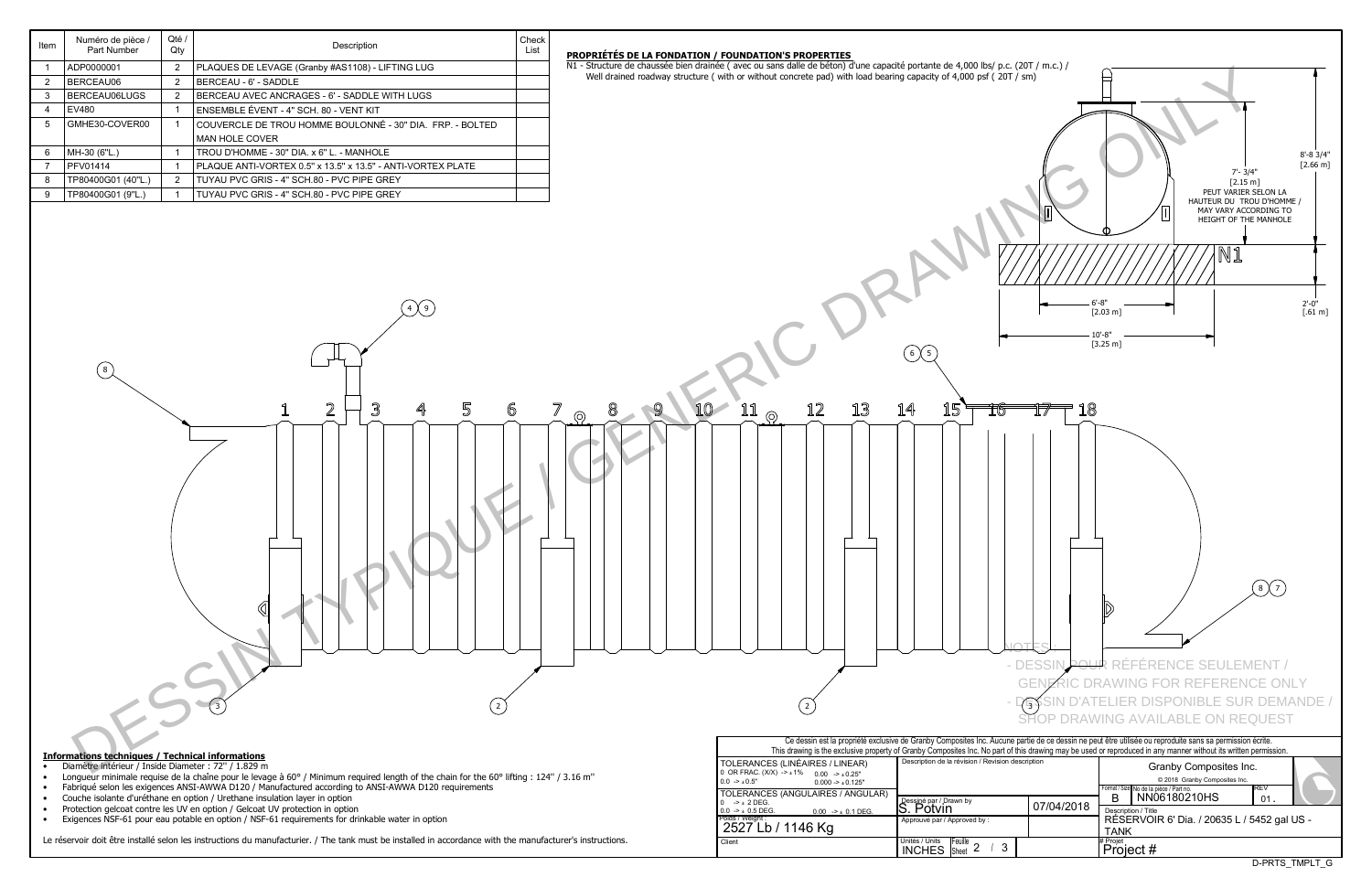D-PRTS\_TMPLT\_G